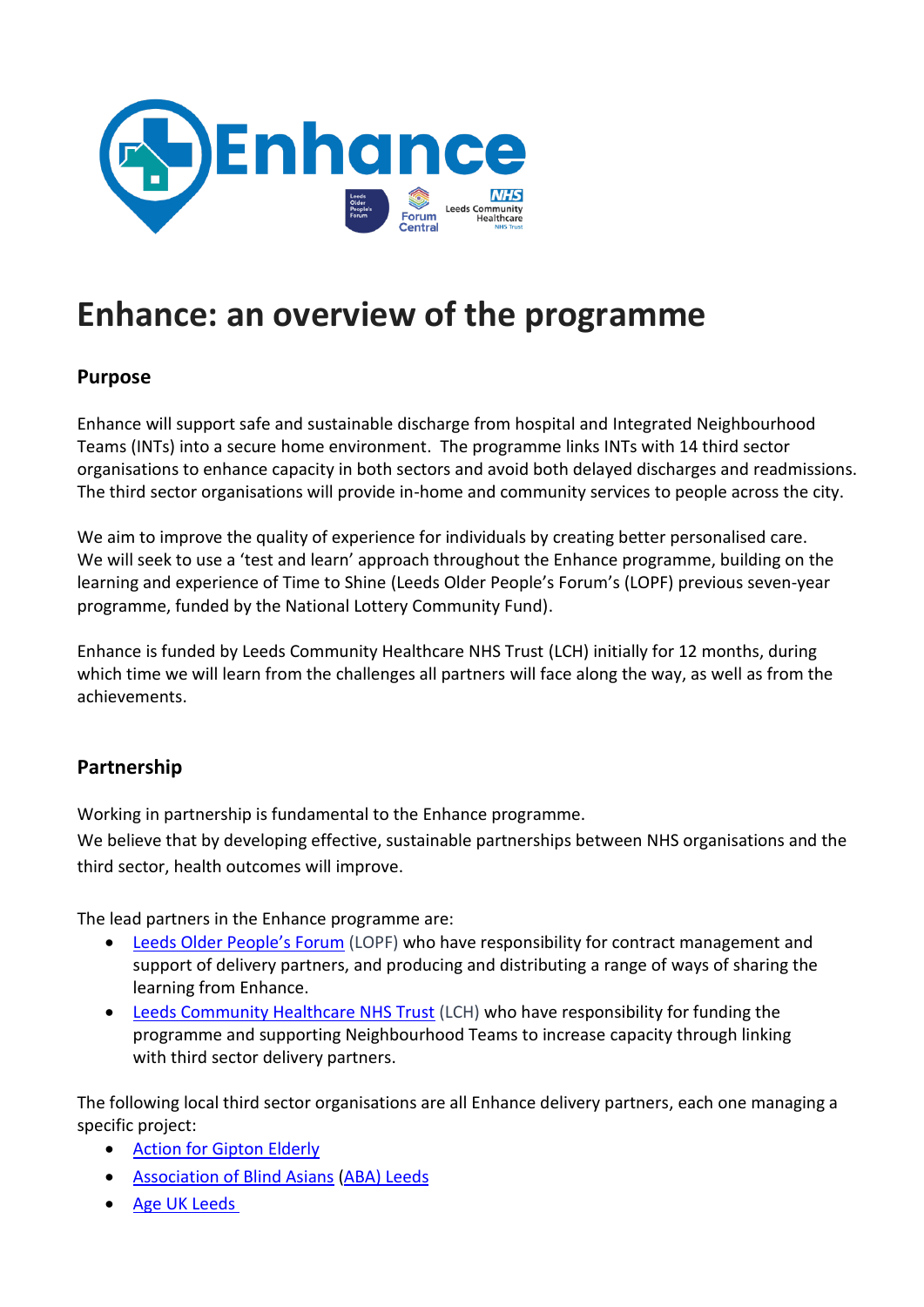- [Armley Helping Hands](https://www.armleyhelpinghands.org.uk/)
- [Burmantofts Senior Action](http://www.bsaleeds.org.uk/)
- [Care & Repair Leeds](https://care-repair-leeds.org.uk/)
- [Cross Gates & District Good Neighbours' Scheme](https://crossgatesgns.org.uk/)
- [Feel Good Factor](https://www.fgfleeds.org/)
- [Health for All](https://www.healthforall.org.uk/)
- [Leeds Irish Health & Homes](https://www.lihh.org/)
- **[Moor Allerton Elderly Care](https://www.maecare.org.uk/) (MAECare)**
- [OPAL](https://www.opal-project.org.uk/?fbclid=IwAR0CAkk_ge7tpZ2SDPYDNM_AbxB-fJz8SvfPruZrzd6foqU5FoWdOC-91FA)
- [NET Garforth](https://www.netgarforth.org/)
- [Seacroft Friends and Neighbours](https://www.seacroftfriends.org.uk/)

# **What will Enhance delivery partners do?**

Delivery partners will provide non-clinical, practical support for older people discharged from hospital. Examples of such support include:

- Ensuring the environment is safe, adequately heated and lit.
- Encouraging and supporting the older person with self-management, through positive conversations that focus on their goals.
- Providing regular contact, befriending and build positive relationship to improve confidence and independence.
- Take part in joint visits with Neighborhood Team nurses/therapists
- Liaising with a large range of agencies, companies and organisations (such as pharmacist, GP surgeries, local Neighbourhood Network Scheme, utility companies) as relevant.

You can find a brief summary of each of the Enhance projects o[n the Enhance programme section of](https://www.opforum.org.uk/projects-and-campaigns/enhance-programme/)  [the LOPF website.](https://www.opforum.org.uk/projects-and-campaigns/enhance-programme/)

## **Where will Enhance projects be working?**

Most Enhance projects will work within specific area of Leeds. ABA Leeds, Age UK Leeds and Care & Repair Leeds will work with older people, as relevant, across the whole of the city.

## **When will Enhance start?...and finish?**

The programme will go live from 21 June 2022 with all 14 partners taking referrals by the end of July, running initially until April 2023.

## **How will people be referred to the Enhance programme?**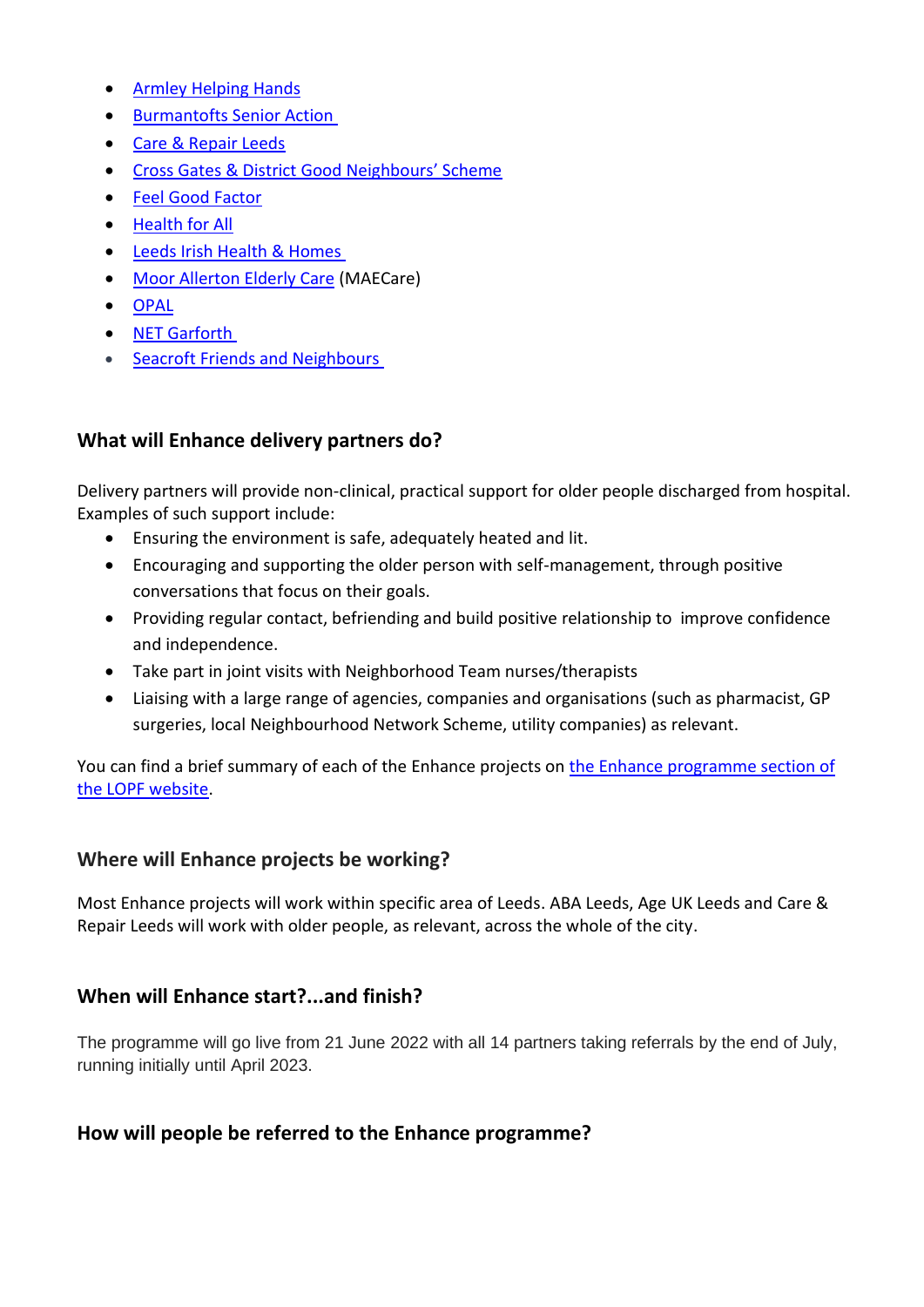We expect the majority of referrals to Enhance to come initially via their local NCH Neighbourhood Team, but people can also be referred from GPs and by self-referral, or friends and family. Referrals will be available Monday-Friday, 9.00-4.30.



## **How will the Enhance programme be governed?**

The Enhance Implementation Group has an overview of Enhance to ensure the programme is delivered as intended and planned. The role of the group will include to:

- agree performance monitoring of the programme
- have financial oversight of the Enhance budget
- ensure that actions are taken forward
- provide relevant reports to the Enhance Steering Group
- manage any associated risks
- ensure regular engagement from colleagues across health and social care

The group will be made up of key relevant staff from LCH and LOPF. Initially it will meet weekly.

LOPF is establishing an Enhance Steering Group which will guide, advise, and contribute to the development of Enhance, including to:

- ensure regular engagement with multi-disciplinary colleagues across the programme
- manage and mitigate risks associated with the programme
- unblock any issues that may arise that might impact on successful outcomes for the programme
- support third sector delivery partners and wider stakeholders to ensure the programme best meets their needs and those of the people it aims to provide for